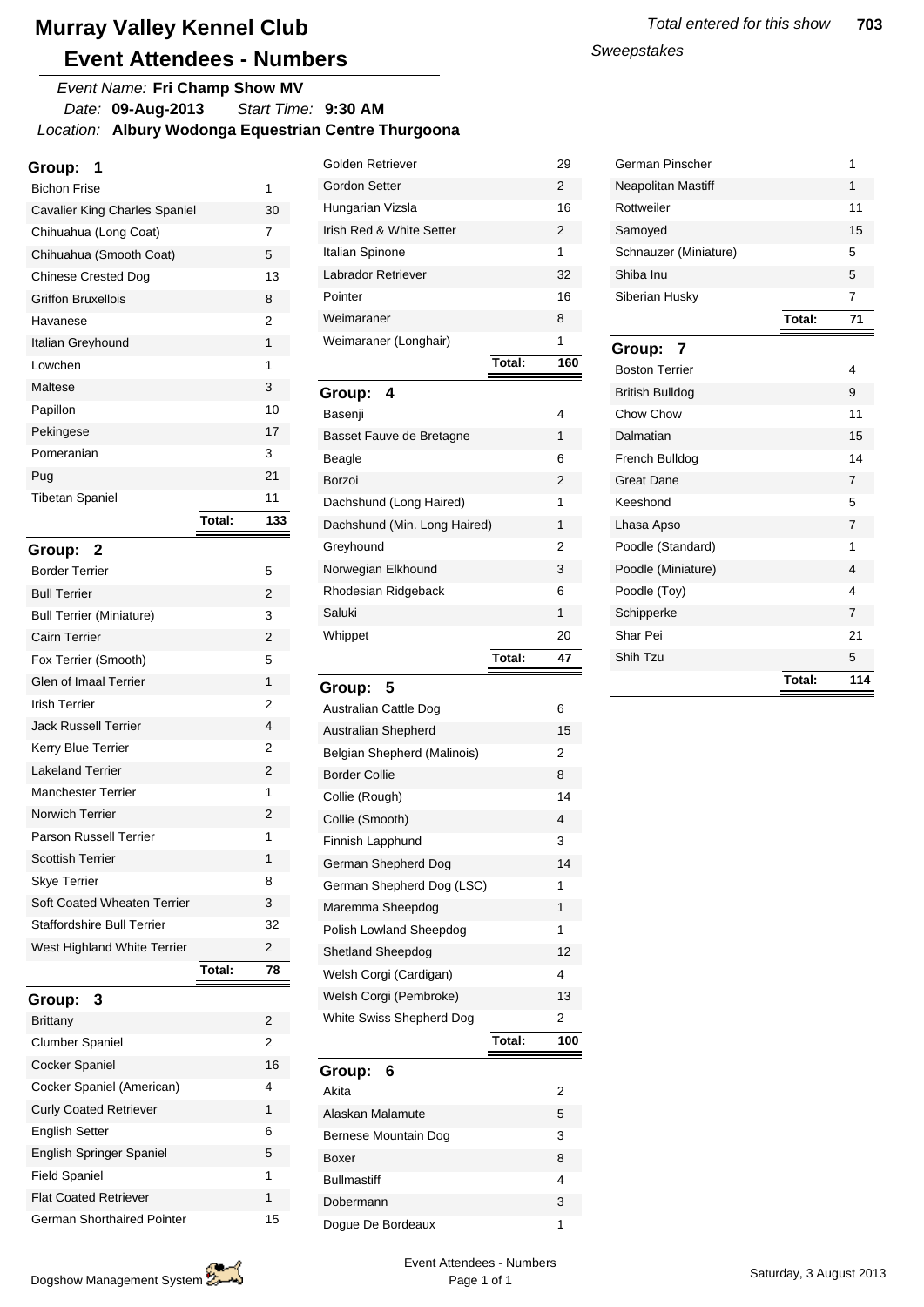*Date:* **10-Aug-2013** *Location:* **Albury Wodonga Equestrian Centre Thurgoona** *Start Time:* **9:30 AM** *Event Name:* **Sat MV**

| Group:<br>1                       |        |     |
|-----------------------------------|--------|-----|
| <b>Bichon Frise</b>               |        | 1   |
| Cavalier King Charles Spaniel     |        | 31  |
| Chihuahua (Long Coat)             |        | 7   |
| Chihuahua (Smooth Coat)           |        | 5   |
| <b>Chinese Crested Dog</b>        |        | 15  |
| <b>Griffon Bruxellois</b>         |        | 8   |
| Havanese                          |        | 2   |
| Italian Greyhound                 |        | 4   |
| Lowchen                           |        | 1   |
| Maltese                           |        | 3   |
| Miniature Pinscher                |        | 2   |
| Papillon                          |        | 10  |
| Pekingese                         |        | 18  |
| Pomeranian                        |        | 3   |
| Pug                               |        | 27  |
| <b>Tibetan Spaniel</b>            |        | 16  |
|                                   | Total: | 153 |
| Group:<br>- 2                     |        |     |
| <b>Border Terrier</b>             |        | 4   |
|                                   |        |     |
| <b>Bull Terrier</b>               |        | 2   |
| <b>Bull Terrier (Miniature)</b>   |        | 3   |
| Cairn Terrier                     |        | 3   |
| Fox Terrier (Smooth)              |        | 5   |
| <b>Irish Terrier</b>              |        | 2   |
| <b>Jack Russell Terrier</b>       |        | 6   |
| Kerry Blue Terrier                |        | 2   |
| <b>Lakeland Terrier</b>           |        | 2   |
| <b>Manchester Terrier</b>         |        | 1   |
| Norwich Terrier                   |        | 4   |
| <b>Scottish Terrier</b>           |        | 1   |
| <b>Skye Terrier</b>               |        | 7   |
| Soft Coated Wheaten Terrier       |        | 3   |
| <b>Staffordshire Bull Terrier</b> |        | 34  |
| West Highland White Terrier       |        | 2   |
|                                   | Total: | 81  |
|                                   |        |     |
| Group:<br>3<br><b>Brittany</b>    |        | 2   |

| DHUdHY                            | ∠  |
|-----------------------------------|----|
| <b>Clumber Spaniel</b>            | 3  |
| <b>Cocker Spaniel</b>             | 20 |
| Cocker Spaniel (American)         | 4  |
| <b>Curly Coated Retriever</b>     | 1  |
| <b>English Setter</b>             | 9  |
| <b>English Springer Spaniel</b>   | 6  |
| <b>Field Spaniel</b>              | 1  |
| <b>Flat Coated Retriever</b>      | 1  |
| <b>German Shorthaired Pointer</b> | 15 |
| <b>German Wirehaired Pointer</b>  | 5  |

| Gordon Setter            |        | 2   |
|--------------------------|--------|-----|
| Hungarian Vizsla         |        | 16  |
| Irish Red & White Setter |        | 2   |
| Irish Setter             |        | 4   |
| Irish Water Spaniel      |        | 1   |
| Italian Spinone          |        | 1   |
| I abrador Retriever      |        | 32  |
| Pointer                  |        | 17  |
| Weimaraner               |        | 12  |
| Weimaraner (Longhair)    |        | 1   |
|                          | Total: | 185 |

| Group:<br>4                  |    |
|------------------------------|----|
| Afghan Hound                 | 2  |
| Basenji                      | 7  |
| Basset Fauve de Bretagne     | 2  |
| Beagle                       | 9  |
| Borzoi                       | 2  |
| Dachshund (Long Haired)      | 1  |
| Dachshund (Min. Long Haired) | 1  |
| Greyhound                    | 2  |
| Norwegian Elkhound           | 3  |
| Petit Basset Griffon Vendeen | 1  |
| Rhodesian Ridgeback          | 5  |
| Saluki                       | 4  |
| Whippet                      | 21 |
| Total:                       | 60 |

| Group:<br>5                  |        |                |
|------------------------------|--------|----------------|
| <b>Australian Cattle Dog</b> |        | 10             |
| <b>Australian Shepherd</b>   |        | 16             |
| Belgian Shepherd (Malinois)  |        | 3              |
| <b>Border Collie</b>         |        | 7              |
| Collie (Rough)               |        | 11             |
| Collie (Smooth)              |        | 4              |
| Finnish Lapphund             |        | 2              |
| German Shepherd Dog          |        | 15             |
| German Shepherd Dog (LSC)    |        | 1              |
| Maremma Sheepdog             |        | 1              |
| Polish Lowland Sheepdog      |        | 1              |
| Shetland Sheepdog            |        | 14             |
| Welsh Corgi (Cardigan)       |        | 4              |
| Welsh Corgi (Pembroke)       |        | 13             |
| White Swiss Shepherd Dog     |        | $\overline{2}$ |
|                              | Total: | 104            |
| Group:<br>6                  |        |                |
| Akita                        |        | 2              |
| Alaskan Malamute             |        | 6              |
| Bernese Mountain Dog         |        | 8              |

*Sweepstakes* 3 - 6 Months Sweepstakes **41**

6 - 12 Months Sweepstakes **38** Veterans 7+ Years **9**

Total: 88

| Boxer                  |        | 9   |
|------------------------|--------|-----|
| <b>Bullmastiff</b>     |        | 4   |
| Dobermann              |        | 6   |
| Dogue De Bordeaux      |        | 1   |
| German Pinscher        |        | 1   |
| Pyrenean Mountain Dog  |        | 3   |
| Rottweiler             |        | 10  |
| Samoyed                |        | 14  |
| Schnauzer (Miniature)  |        | 5   |
| Shiba Inu              |        | 5   |
| Siberian Husky         |        | 8   |
|                        | Total: | 82  |
| Group:<br>7            |        |     |
| <b>Boston Terrier</b>  |        | 3   |
| <b>British Bulldog</b> |        | 10  |
| Chow Chow              |        | 13  |
| Dalmatian              |        | 11  |
| French Bulldog         |        | 17  |
| Great Dane             |        | 7   |
| Japanese Spitz         |        | 1   |
| Keeshond               |        | 6   |
| Lhasa Apso             |        | 7   |
| Poodle (Standard)      |        | 1   |
| Poodle (Miniature)     |        | 4   |
| Poodle (Toy)           |        | 4   |
| Schipperke             |        | 4   |
| Shar Pei               |        | 24  |
|                        | Total: | 112 |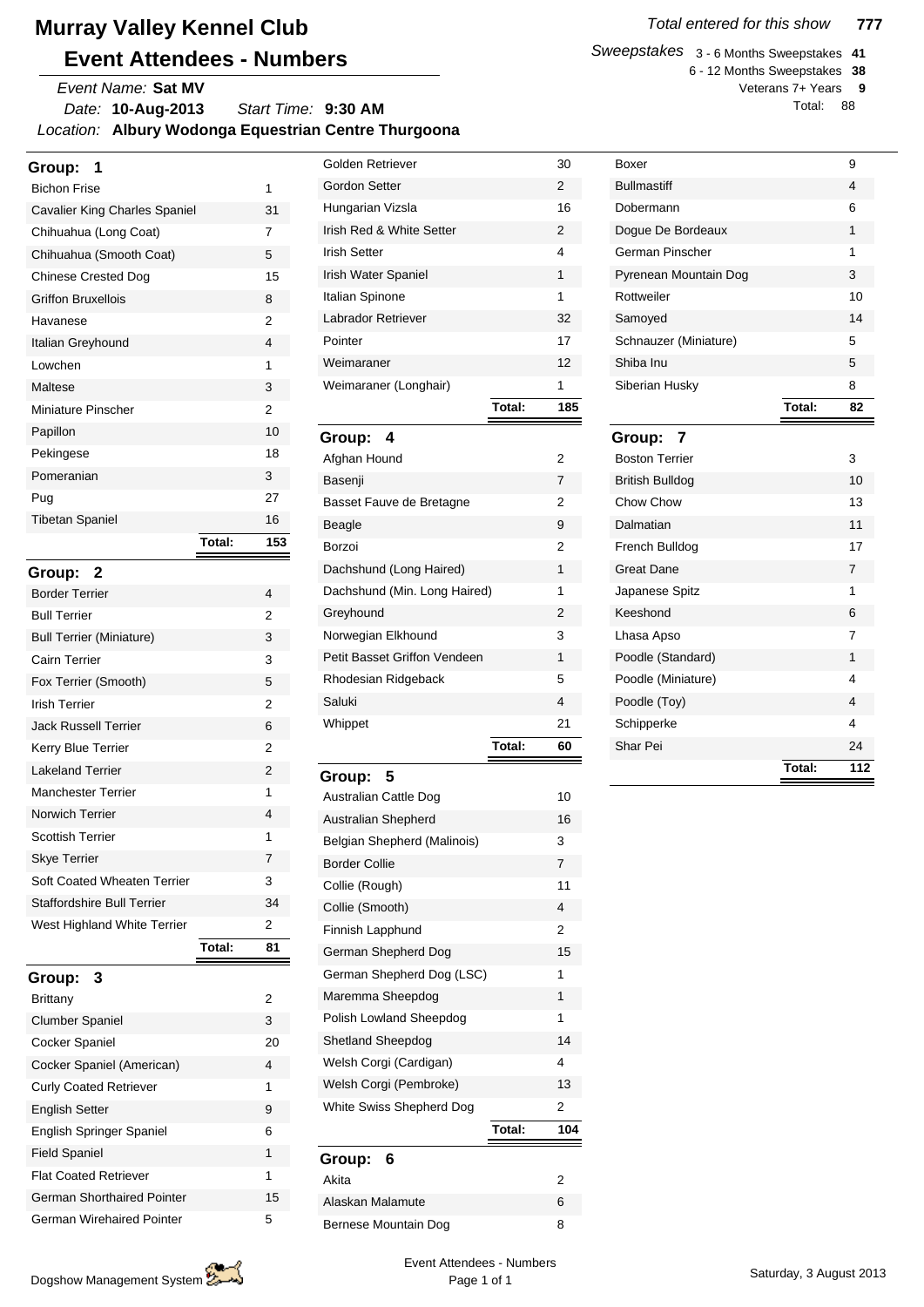*Date:* **11-Aug-2013** *Location:* **Albury Wodonga Equestrian Centre Thurgoona** *Start Time:* **9:30 AM** *Event Name:* **Sun MV**

| Group:<br>1                     |        |     |
|---------------------------------|--------|-----|
| <b>Bichon Frise</b>             |        | 1   |
| Cavalier King Charles Spaniel   |        | 31  |
| Chihuahua (Long Coat)           |        | 7   |
| Chihuahua (Smooth Coat)         |        | 5   |
| <b>Chinese Crested Dog</b>      |        | 15  |
| <b>Griffon Bruxellois</b>       |        | 8   |
| Havanese                        |        | 2   |
| Italian Greyhound               |        | 4   |
| Lowchen                         |        | 1   |
| Maltese                         |        | 3   |
| Miniature Pinscher              |        | 2   |
| Papillon                        |        | 5   |
| Pekingese                       |        | 23  |
| Pomeranian                      |        | 1   |
| Pug                             |        | 25  |
| <b>Tibetan Spaniel</b>          |        | 20  |
|                                 | Total: | 153 |
| Group:<br>- 2                   |        |     |
| <b>Border Terrier</b>           |        | 3   |
| <b>Bull Terrier</b>             |        | 2   |
| <b>Bull Terrier (Miniature)</b> |        | 3   |
| Cairn Terrier                   |        | 3   |
| Fox Terrier (Smooth)            |        | 5   |
| <b>Irish Terrier</b>            |        | 2   |
| <b>Jack Russell Terrier</b>     |        | 6   |
| Kerry Blue Terrier              |        | 2   |
| <b>Lakeland Terrier</b>         |        | 1   |
| <b>Scottish Terrier</b>         |        | 1   |
| <b>Skye Terrier</b>             |        | 7   |
| Soft Coated Wheaten Terrier     |        | 3   |
| Staffordshire Bull Terrier      |        | 37  |
| West Highland White Terrier     |        | 2   |
|                                 | Total: | 77  |
| 3<br>Group:                     |        |     |
| Brittany                        |        | 2   |
| <b>Clumber Spaniel</b>          |        | 4   |
| Cocker Spaniel                  |        | 20  |
| Cocker Spaniel (American)       |        | 2   |
| <b>Curly Coated Retriever</b>   |        | 1   |
| <b>English Setter</b>           |        | 9   |
| English Springer Spaniel        |        | 8   |
| <b>Field Spaniel</b>            |        | 1   |

| Hungarian Vizsla               |        | 13             |
|--------------------------------|--------|----------------|
| Irish Red & White Setter       |        | 2              |
| Irish Water Spaniel            |        | 1              |
| Italian Spinone                |        | 1              |
| Labrador Retriever             |        | 32             |
| Lagotto Romagnolo              |        | $\overline{2}$ |
| Pointer                        |        | 12             |
| Weimaraner                     |        | 11             |
| Weimaraner (Longhair)          |        | 1              |
|                                | Total: | 171            |
| Group:<br>4                    |        |                |
| Afghan Hound                   |        | 2              |
| Basenji                        |        | 6              |
| Basset Fauve de Bretagne       |        | 2              |
| <b>Beagle</b>                  |        | 9              |
| Borzoi                         |        | 2              |
| Dachshund (Long Haired)        |        | 1              |
| Dachshund (Min. Long Haired)   |        | 1              |
| Dachshund (Min. Smooth Haired) |        | 2              |
| Greyhound                      |        | 2              |
| Norwegian Elkhound             |        | 4              |
| Petit Basset Griffon Vendeen   |        | 1              |
| Rhodesian Ridgeback            |        | 5              |
| Saluki                         |        | 4              |
| Whippet                        |        | 20             |
|                                | Total: | 61             |
| Group:<br>5                    |        |                |
| Australian Cattle Dog          |        | 7              |

| <b>Australian Cattle Dog</b> |        | $\overline{7}$ |
|------------------------------|--------|----------------|
| <b>Australian Shepherd</b>   |        | 13             |
| Belgian Shepherd (Malinois)  |        | 3              |
| <b>Border Collie</b>         |        | 6              |
| Collie (Rough)               |        | 11             |
| Collie (Smooth)              |        | 4              |
| Finnish Lapphund             |        | $\mathfrak{p}$ |
| German Shepherd Dog          |        | 24             |
| German Shepherd Dog (LSC)    |        | 3              |
| Maremma Sheepdog             |        | 1              |
| Polish Lowland Sheepdog      |        | 1              |
| Shetland Sheepdog            |        | 14             |
| Welsh Corgi (Cardigan)       |        | 4              |
| Welsh Corgi (Pembroke)       |        | 14             |
| White Swiss Shepherd Dog     |        | 2              |
|                              | Total: | 109            |
| 6<br>Group:                  |        |                |
| Akita                        |        | $\mathfrak{p}$ |
| Alaskan Malamute             |        | 5              |
| <b>Bernese Mountain Dog</b>  |        | 8              |
|                              |        |                |

*Sweepstakes* 3 - 6 Months Sweepstakes **34** 6 - 12 Months Sweepstakes **34** Veterans 7+ Years **10**

Total: 78

| <b>Bullmastiff</b>     |        | 4  |
|------------------------|--------|----|
| Dobermann              |        | 6  |
| Dogue De Bordeaux      |        | 1  |
| German Pinscher        |        | 4  |
| Neapolitan Mastiff     |        | 1  |
| Pyrenean Mountain Dog  |        | 3  |
| Rottweiler             |        | 10 |
| Samoyed                |        | 9  |
| Schnauzer (Miniature)  |        | 5  |
| Shiba Inu              |        | 7  |
| Siberian Husky         |        | 8  |
|                        | Total: | 82 |
| Group:<br>7            |        |    |
| <b>Boston Terrier</b>  |        | 5  |
| <b>British Bulldog</b> |        | 9  |
| Chow Chow              |        | 13 |
| Dalmatian              |        | 11 |
| French Bulldog         |        | 15 |
| <b>Great Dane</b>      |        | 5  |
| Japanese Spitz         |        | 1  |
| Keeshond               |        | 4  |
| Lhasa Apso             |        | 2  |
| Poodle (Standard)      |        | 1  |
| Poodle (Miniature)     |        | 1  |
| Poodle (Toy)           |        | 4  |
| Schipperke             |        | 7  |
| Shar Pei               |        | 17 |
|                        | Total: | 95 |

Flat Coated Retriever 1 German Shorthaired Pointer 14 German Wirehaired Pointer 5 Golden Retriever 27 Gordon Setter 2

Boxer 9